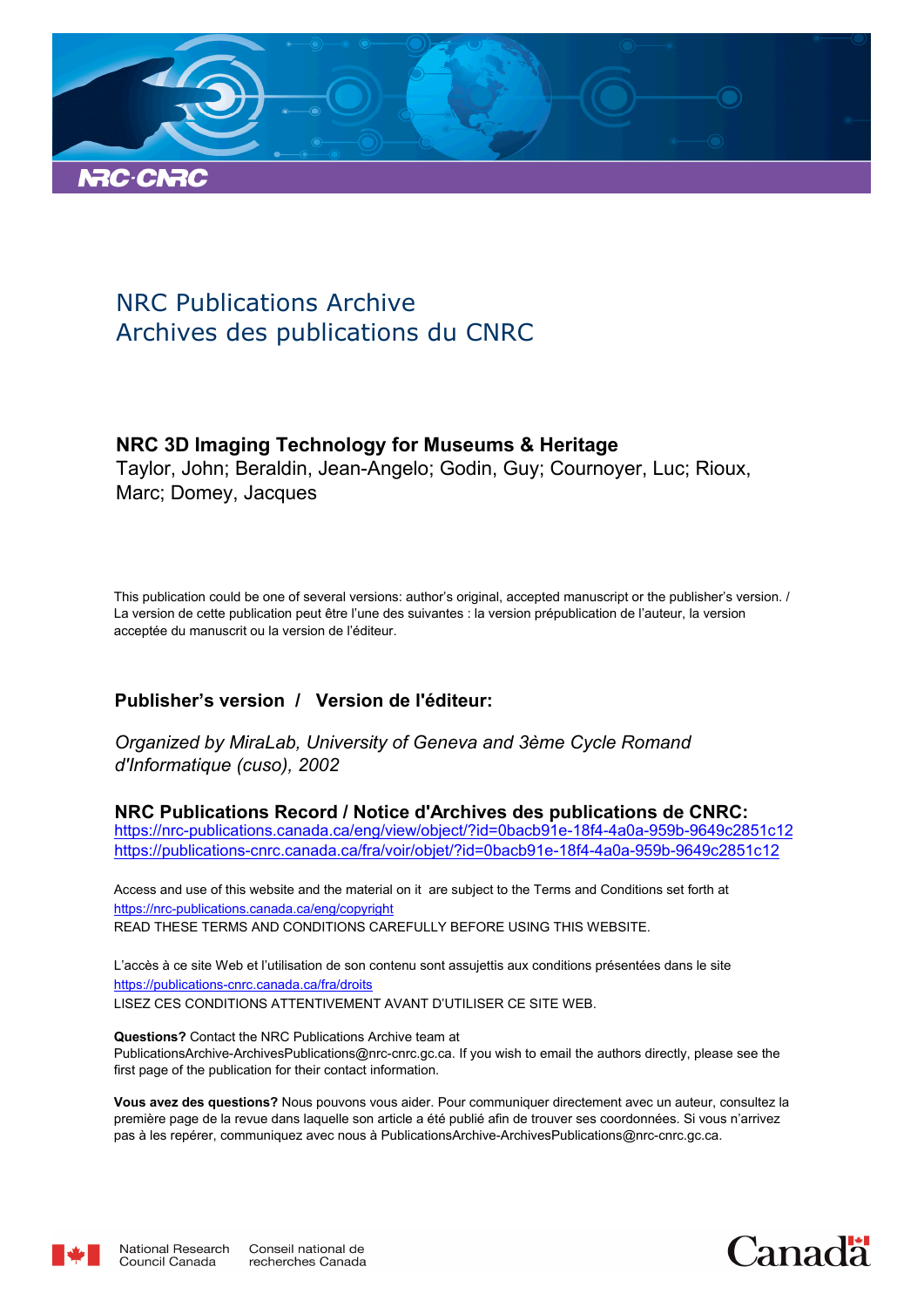

National Research Council Canada

Conseil national de recherches Canada

Institute for Information Technology

Institut de technologie de l'information



*NRC 3D Imaging Technology for Museums & Heritage \** 

Taylor, J., Beraldin, J\_A, Godin, G., Cournoyer, L., Rioux, M., and Domey, J. October 2002

\* published in Proceedings of The First International Workshop on 3D Virtual Heritage, October 2-3, 2002, Geneva, Switzerland, organized by MiraLab, University of Geneva and 3ème Cycle Romand d'Informatique (cuso), pp. 70-75. NRC 44966.

Copyright 2002 by National Research Council of Canada

Permission is granted to quote short excerpts and to reproduce figures and tables from this report, provided that the source of such material is fully acknowledged.

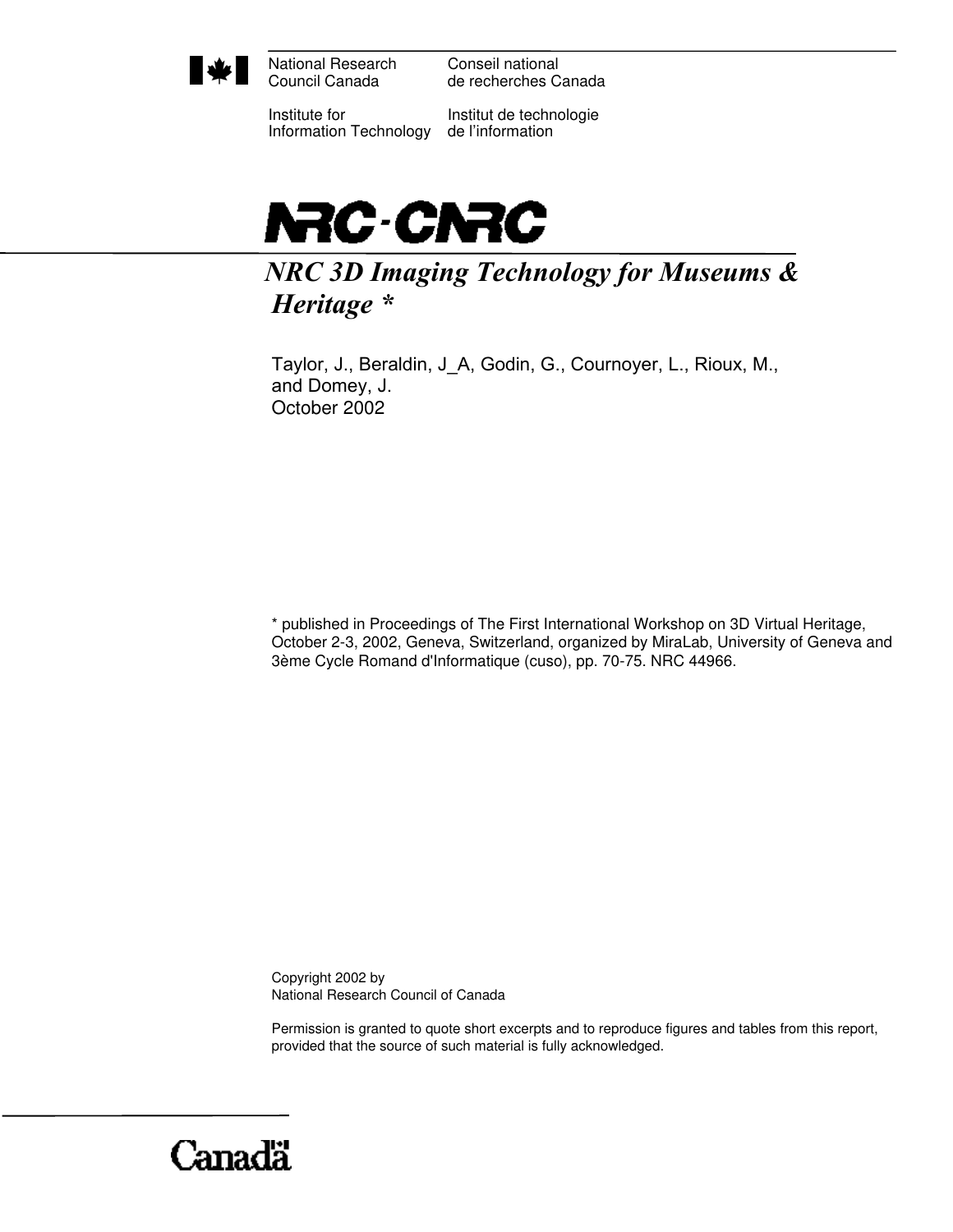# **NRC 3D Imaging Technology for Museums & Heritage**

J. Taylor, J-A Beraldin, G. Godin, L. Cournoyer, M. Rioux & J. Domey Visual Information Technology Institute for Information Technology National Research Council of Canada Ottawa, Canada, K1A OR6 (http://www.vit.iit.nrc.ca)

The National Research Council of Canada (NRC) has developed and patented three high resolution 3D imaging systems which have been applied to several museum and heritage recording applications. Each system is designed for different imaging applications and, in collaboration with several national and international museums and cultural agencies, has been used to scan a wide variety of objects and sites. The objective of this paper is to present a summary of the 3D technology and a few of its heritage applications.

### **1. Introduction:**

The Visual Information Technology Group of the National Research Council of Canada (NRC), has developed and patented three high resolution 3D digital or "laser scanner" imaging systems which have been applied to a variety of heritage recording projects. These projects have been undertaken in collaboration with several Canadian museums including the Canadian Conservation Institute, the Canadian Museum of Civilization and the National Gallery of Canada. In addition, we have also collaborated on several international demonstration projects with institutions including the British Museum, the Centre de recherche et de restauration des musées de France, the Peabody Museum, the Israel Antiquities Authority, the State Administration of Cultural Heritage in China and in Italy with the Universites of Padova, Ferrara, Stanford and Florence.

One of the systems, the High Resolution Color Laser Scanner, has been used for scanning typical museum and art gallery collections. Two monochrome systems, the Biris 3D Laser Camera and the Large Volume Laser Scanner, have been used in the field to digitize archaeological site features, architectural elements on historic buildings and large sculptures.

The purpose of this paper is to present an overview of the imaging systems and some of the heritage recording applications demonstrated to date.

#### **2. NRC 3D Imaging Technology for Museum & Heritage Recording Applications:**

The three laser scanner systems developed at NRC use triangulation based scanning and detection systems and are designed for different types of objects and imaging applications. Typically, to digitize a museum object or a heritage site feature, the systems scan sequential overlapping images from multiple points of view over the complete object or site surface. This is accomplished by moving the scanner (mounted on a tripod or on a three-axis translation system) around the object or by rotating the object on a rotating table in front of a stationary scanner.

Once scanned, data modeling and display software is used to merge or integrate the multiple view data sets into a seamless archival quality high-resolution 3D digital model of the object. We have collaborated with InnovMetric Software Inc. (http://www.innovmetric.com) on the development of the suite of PolyWorks™ software tools. Using PolyWorks, the multiple view data sets recorded by the scanner are merged into a seamless high-resolution 3D digital model of the object. PolyWorks also contains editing and data compression tools and a module, which enables the creation of texture maps for reduced models from the color scanner. It also enables the 3D model to be transferred into different formats and used for a variety of heritage recording applications.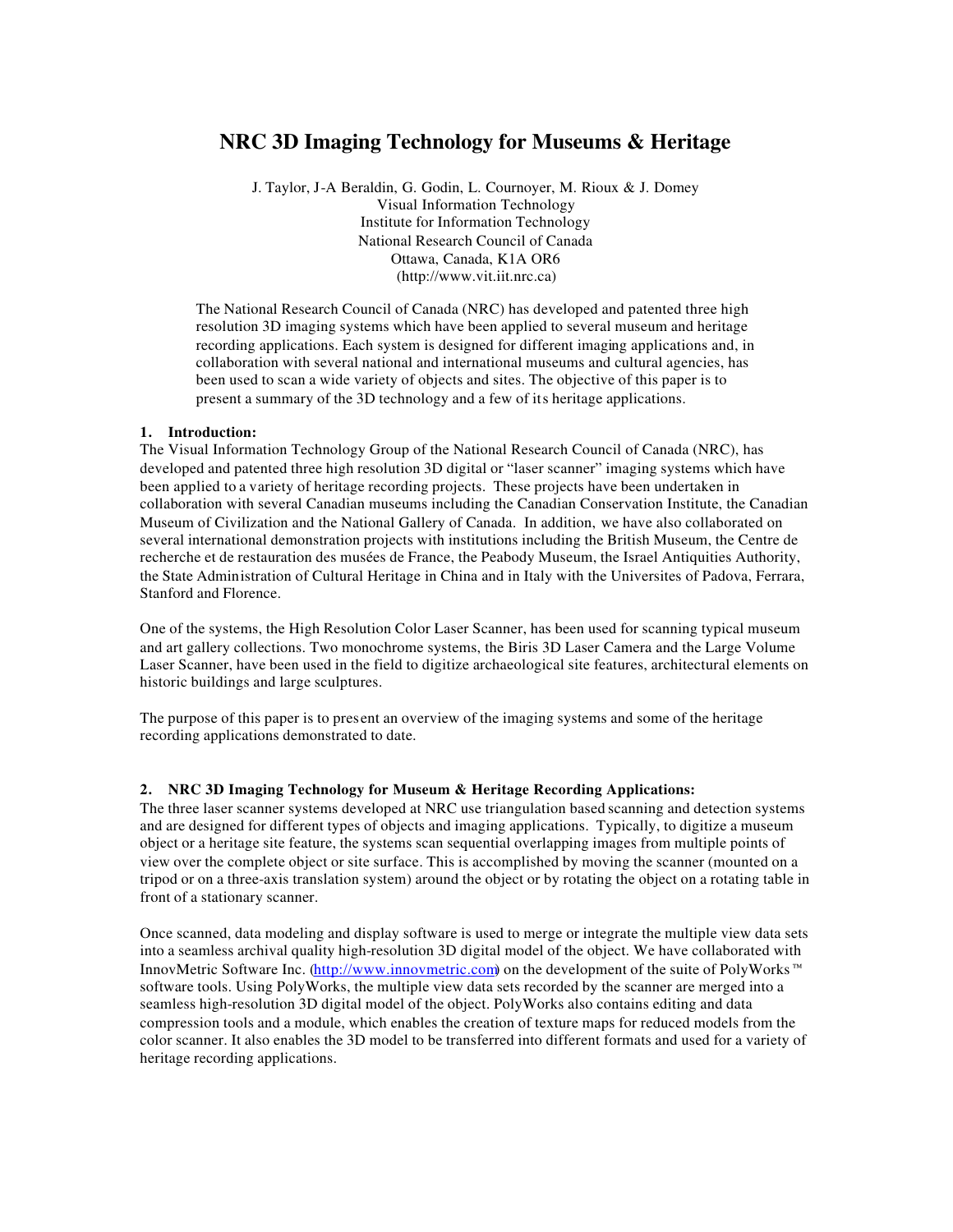# *2.1 High Resolution Color Laser Scanner:*

The High Resolution Color Laser Scanner (Figure 1, left) is based on the auto-synchronized spot scanning principle (1) and has been developed for digitizing a range of "traditional" museum objects including archaeological and ethnographic collections, paintings, small sculptures and natural history specimens in color (2-5). The scanner, mounted on a three-axis translation system, scans a small  $50 - 100$  micron (0.050) – 0.100 mm) low power "white light" laser spot from a RGB laser source on the object through a synchronized laser scanning and triangulation detection system. The 3D shape and color are recorded simultaneously with high-resolution and in prefect registration. The system can also be operated on a tripod and used for high-resolution monochrome digitizing applications.

In its maximum resolution configuration, this system provides a spatial  $(x \text{ and } y)$  resolution of 50 microns (0.050 mm) and a depth (z) resolution of 10 microns (0.010 mm). This resolution is sufficient to record and examine fine brush stroke details on paintings (Figure 1, center) as well as tool mark features on sculptures and archaeological objects (Figure 1, right).

On a commercial basis, NRC has licensed this technology to Arius3D (http://www.arius3d.com).



**Figure 1**. The High Resolution Color Laser Scanner (left) imaging the Tsimshian Stone Mask from the Canadian Museum of Civilization. In this configuration, the scan is made by rotating the mask  $360^{\circ}$  on a rotation table. The scanning mechanism projects a white laser spot (white line profile) on the mask from a RGB laser. Details of a Corot signature (center) and tool mark features on one of Michelangelo's Prisoner sculptures in Florence (right).

#### *2.2 High Resolution Color Laser Scanner Application: 3D Virtual Museum Display*

The High Resolution Color Laser Scanner technology provides unique 3D virtual museum exhibition and display applications for museums. 3D digital models of objects, digitized by the scanner, can be interactively displayed and examined from any perspective in stereo. Museum visitors can zoom in to study features such as tool marks on archaeological collections or magnify and examine high-resolution images of miniatures or small figurines. The image data can also be transmitted to remote locations using highspeed communication networks for "virtual museum" applications.

This application was demonstrated in the exhibition *The 3rd Dimension: A New Way of Seeing in Cyberspace* at the Canadian Museum of Civilization in 1997 (6). In the exhibition, 3D images of objects from the Museum's collection were digitized (Figure 2). Two interactive display station information kiosks were used for stereo image display – one at the Museum and the second "remote site" at the Royal British Columbia Museum in Victoria Canada. Visitors in either museum could select an object from a menu, examine stereoscopic 3D images of it and access associated text information. Stereo viewing glasses were provided for viewing the images. In addition to rotating the object, visitors could zoom in and examine specific details of interest.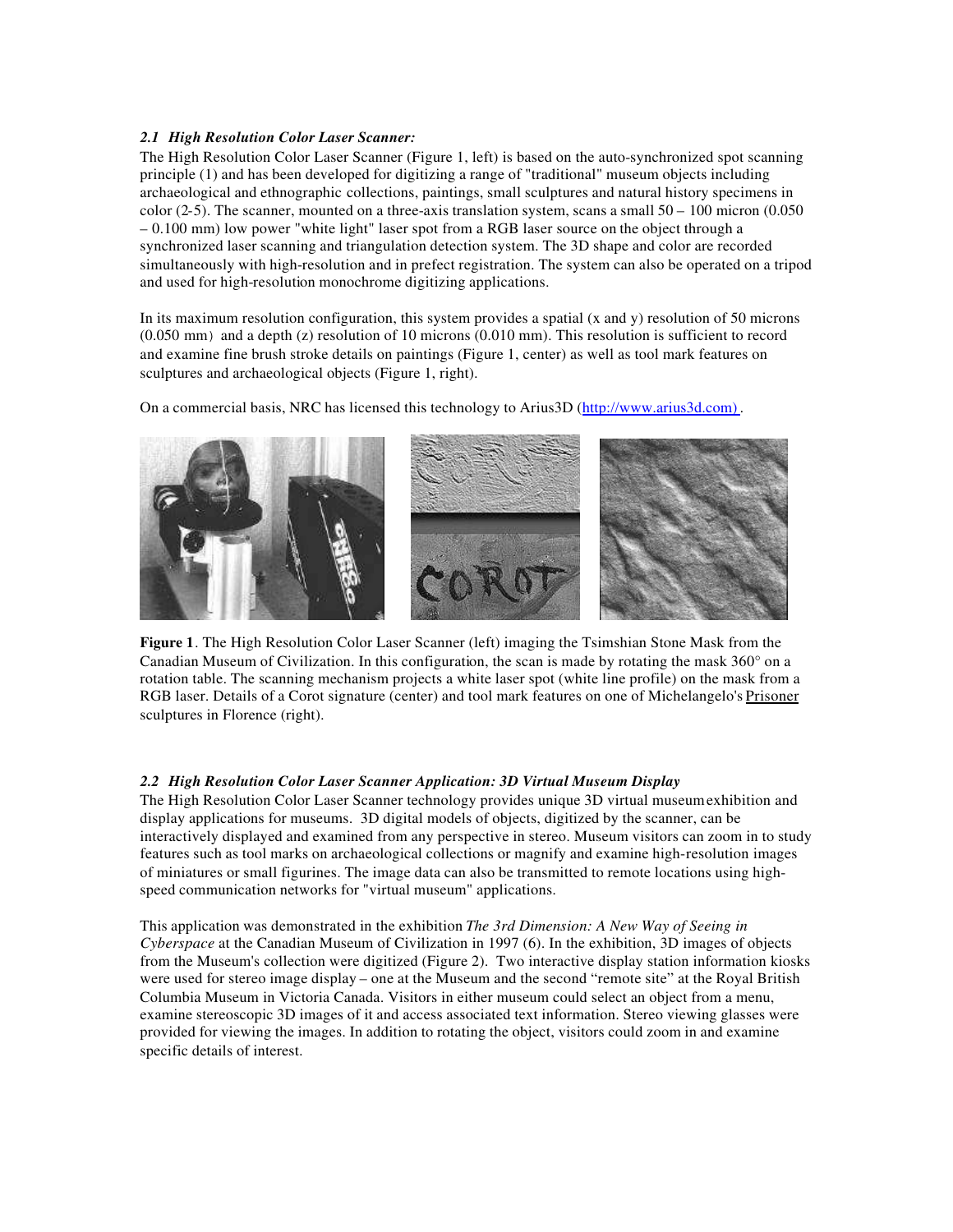

**Figure 2.** The digitizing system (left) at the Canadian Museum of Civilization scanning an object from the Museum's collection during the exhibition *The 3rd Dimension: A New Way of Seeing in Cyberspace*. Stereo images were displayed in an interactive display station (right) at the Museum and at Royal British Columbia Museum in Victoria.

# *2.3 The Biris 3D Laser Camera:*

The Biris 3D Laser Camera is a portable digital 3D imaging system based on NRC's patented BIRIS dual aperture technology (7). The camera utilizes plane-of-light triangulation combined with a dual aperture mask on the detection system. It is a compact and robust monochrome system and is ideally suited for field recording of the three-dimensional shape of an object or feature. The camera, controlled by a laptop computer, is mounted either on a conventional tripod or on a motorized linear translation stage (Figure 3). It has been used to digitize architectural building elements and sculptures in Italy, a section of a Hieroglyphic Stairway at the Peabody Museum and archaeological sites in China.

The Biris camera has a maximum range (camera to object distance) of 2 m and an accuracy of 80 microns (0.08 mm) at a range of 0.3 m and 1.8 mm at 1 m.

NRC has licensed this technology to the ShapeGrabber Corporation (http://www.shapegrabber.com/). Innovision 3D provides a commercial scanning service using this scanner (http://www.innovision3d.com).



**Figure 3.** The Biris 3D Laser Camera (left) is a compact and portable monochrome imaging system and is ideally suited for field recording applications. The camera is shown (right) attached to a motorized rotation stage mounted on tripod. The cases for carrying the system and laptop computer controller are in the foreground.

*2.3 Biris 3D Laser Camera Applications: Remote Recording of Archaeological and Architectural Sites* Previously, we have reported on two projects undertaken in Italy to demonstrate the Biris system for rapid response to remote archaeological and architectural site recording applications. In 1997, in collaboration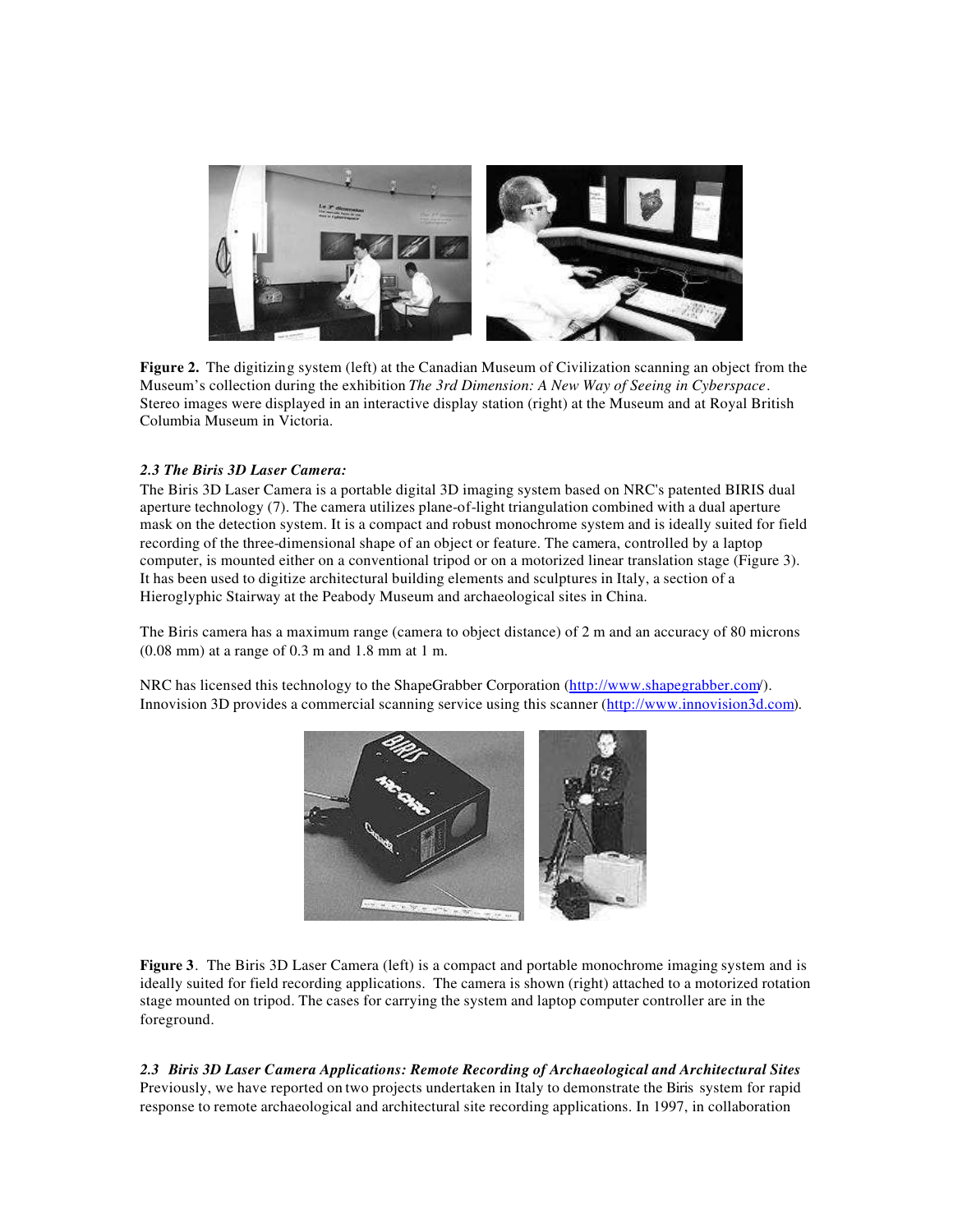with the University of Padova, it was used to digitize the sculpture Madonna col Bambino by Pisano, two bas-reliefs by Donatello as well as deteriorating architectural elements at the Palazzo Della Ragione in Padova. In 1998, in collaboration with the University of Ferrara, it was used to digitize a number of architectural building elements on the facade of the  $8<sup>th</sup>$  century Abbey of Pomposa, near Ferrara. Details on these projects have been reported in reference 7 as well as in the report *3D Imaging for Rapid Response on Remote Sites* on our web site (http://www.vit.iit.nrc.ca).

In addition, in 1998, one of our industrial partners, Innovision 3D, used our portable Biris system to record a section of the Mayan Hieroglyphic Stairway in the Peabody Museum of Archaeology and Ethnology at Harvard University in Boston. This section of the Stairway, which also includes a statue of a seated warrior, originated from the Maya Site of Copán in Honduras, a UNESCO World Heritage Site, and is regarded as one of the more important remaining Mayan hieroglyphic writing records. The objective was to digitize the Peabody's section of the Stairway and to prepare a 3D digital model (Figure 4).



**Figure 4**. The Biris 3D Laser Camera (left) is shown mounted on a linear translation stage scanning a section of the Hieroglyphic Stairway at the Peabody Museum. The Stairway measures approximately 3.4 m wide and is approximately 2.3 m at its highest point. The complete 3D model is shown in the center. The artificial shading feature of the software can be used to study the writing on any section of the model (right).

# *2.4 The Large Volume Laser Scanner:*

The Large Volume Laser Scanner is also based on NRC's patented auto-synchronized laser scanner technology (8). It is a research prototype system under development for high-resolution monochrome 3D digitization of large structures, which generally are larger in size than those recorded using the Biris System. The scanner can be mounted either on a conventional photographic tripod or on a custom designed telescoping tripod, which can be raised to a height of 10 m (Figure 5). The system has been used to demonstrate applications for recording archaeological sites in Israel as well as for digitizing large sculptures at the Canadian Museum of Civilization.



**Figure 5**. The Large Volume Laser Scanner (left) mounted on pan and tilt unit. The system includes a video camera to facilitate remote positioning of the scanner. In the center image, the Scanner is shown mounded on a conventional tripod to scan archaeological site features at Caesarea in Israel. On the right, it is shown mounted on a telescoping tripod to scan the sculpture Mythic Messengers at the Canadian Museum of Civilization. The sculpture is mounted 4 m above ground on an exterior wall and measures 9 m long x 1.2 m wide.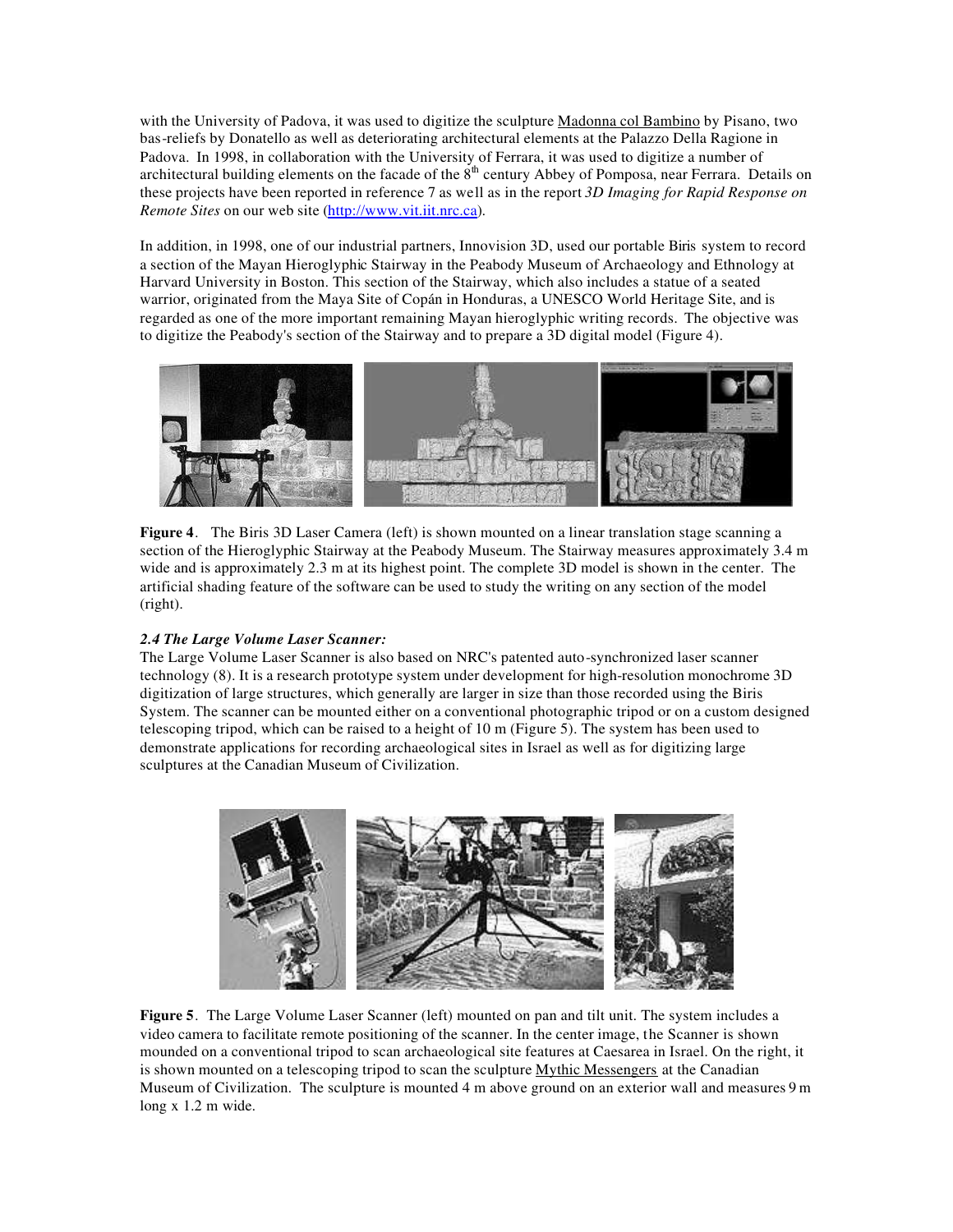The system allows 3D recordings at a camera to object distance (camera standoff) which ranges from 50 cm to 10 m. At a standoff of 50 cm, it provides a resolution of 70 microns (0.07 mm), which increases as the square of the distance. For example, at a 10 m standoff, the resolution is 2 cm.

The Large Volume Laser Scanner is currently a research prototype system in our laboratory.

## *2.5 Large Volume Laser Scanner Applications: Recording& Display of Archaeological Sites*

The Large Volume Laser Scanner has been used to demonstrate the applications for recording archaeological site features. In 1996, in collaboration with the Israel Antiquities Authority, a pilot project to demonstrate the heritage recording applications for heritage and conservation professionals was undertaken in Israel. The system was used to scan the Tomb of St. James in Jerusalem (Figure 6), the Holy Sepulchral Lintel in the Rockefeller Museum as well as several archaeological and architectural site features at Caesarea.

St. James Tomb measures approximately 2 m x 2 m x 1.8 m in height. Typical of a Tomb carved from the rock, its surfaces are rough and irregular in shape. In addition to recording the irregular shape details with accuracy for heritage preservation documentation, the digital model data was also displayed as part of our research into 3D Virtualized Reality display applications. The rough and irregular surface details of archaeological sites captured by the system adds considerable realism and authenticity to VR displays which is often lacking in flat synthetically modeled displays. More details on this can be found in our report *Demonstration of Heritage 3-D Imaging Applications in Israel* on our web site (http://www.vit.iit.nrc.ca/).



**Figure 6.** The Large Volume camera is shown (left) mounted on a conventional tripod scanning the entrance of St. James' Tomb in Jerusalem. The Tomb measures approximately 2 m x 2 m x 1.8 m in height. A section of the digital model is shown on the right. In addition to recording the irregular shape details with accuracy for heritage preservation documentation, the digital model data was also used to prepare a 3D Virtualized Reality tours for VR theatre applications. The rough and irregular surface details of archaeological sites captured by the system adds considerable realism and authenticity to VR displays which is often lacking in flat synthetically modeled displays.

### **3. Conclusions:**

This paper has presented an overview of the imaging systems developed at NRC and some of the museums and heritage recording applications. For heritage recording, perhaps the most important aspect is that the image data obtained using the 3D imaging systems provides an accurate high resolution three-dimensional digital record of the. This "3D digital model" data can be retained as an archival quality record of the object and used for a variety of activities including display, research, conservation, replication and VR applications.